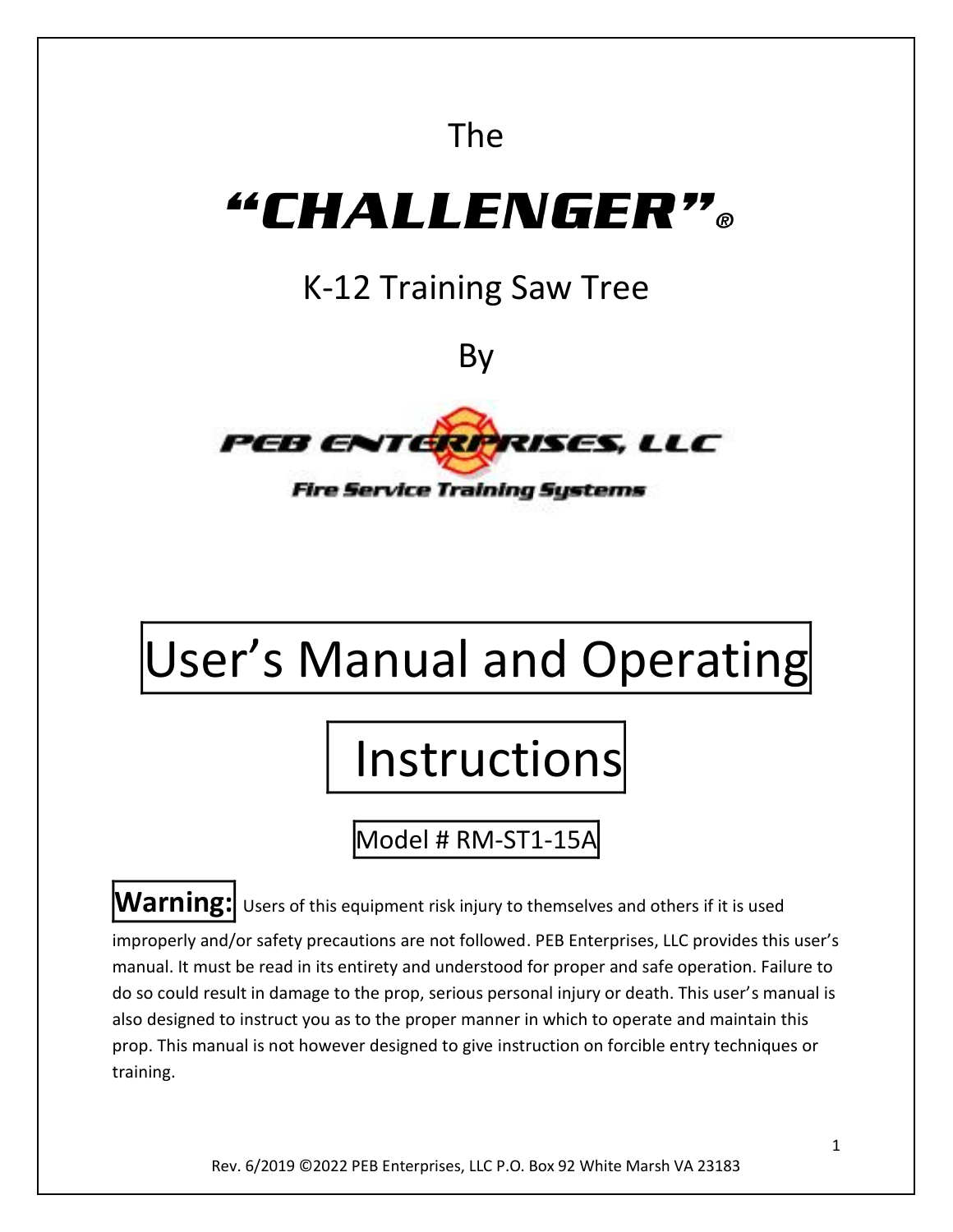### **TABLE OF CONTENTS**

| IMPORTANT SAFETY INSTRUCTIONS4-5   |
|------------------------------------|
| OWNER, EMPLOYERS RESPONSIBILITIES5 |
|                                    |
|                                    |
|                                    |
|                                    |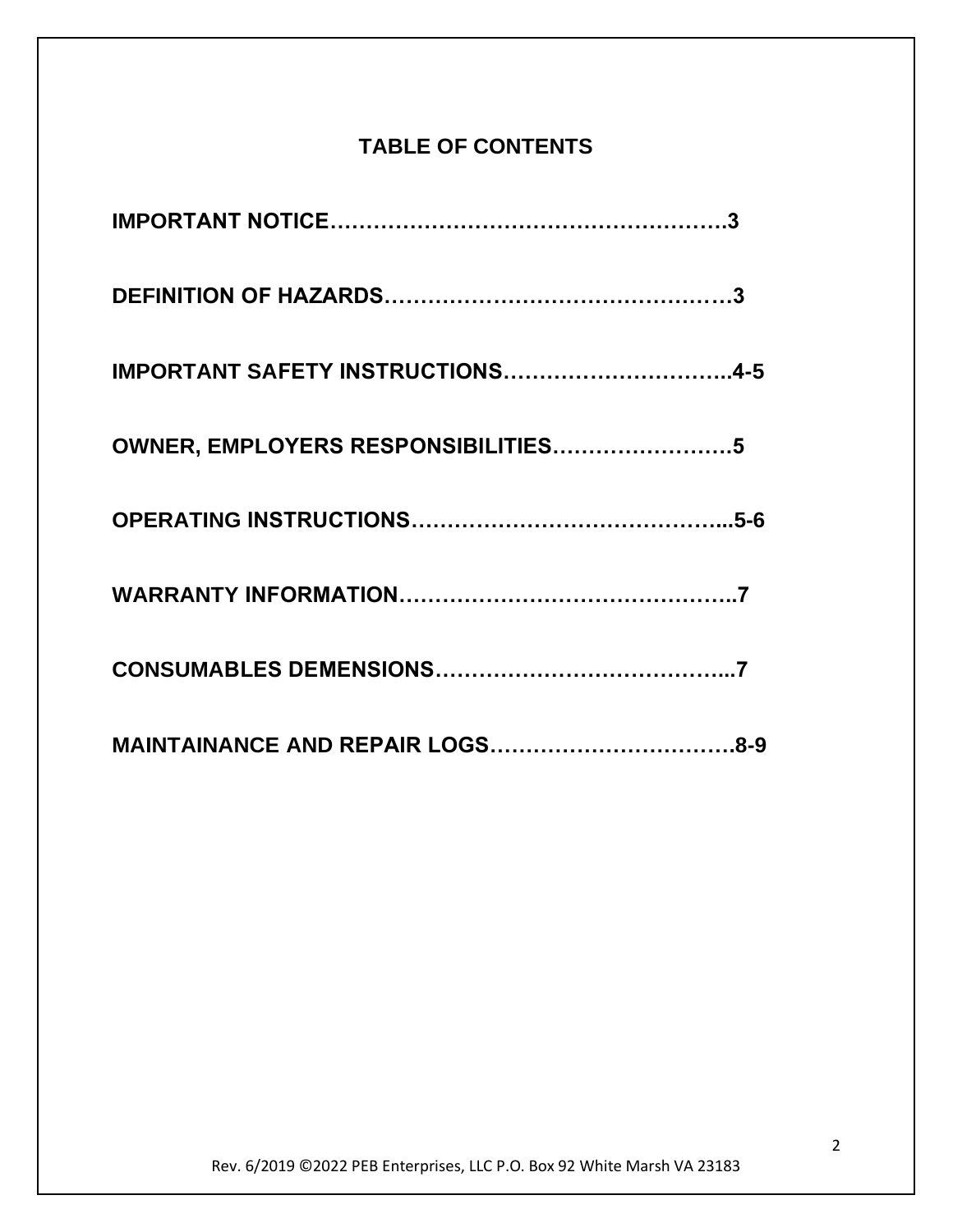### **IMPORTANT NOTICE**

- 1. **Read this manual thoroughly** before assembling, operating, or maintaining this prop. By allowing operation of this prop you agree that you fully understand and comprehend the full content of this manual in its entirety.
- 2. **This prop** is designed for both indoor and outdoor use and should not be left outdoors in inclement weather. Prolonged exposure to water/moisture will eventually result in corrosion and rust causing improper operation or failure of components.
- 3. The floor on which the prop is to be used must be of concrete or asphalt. This prop is **not** designed to be used on grass or soft soils shifting, settling or tipping could result and damage to prop, personal injury or death could occur.
- 4. **Do not** attempt to set up or operate this prop if you have not read this manual in its entirety or have not been instructed on the set-up and operational procedures.
- 5. **Never** attempt to lift components without proper lifting techniques or help. Stay clear of any moving parts that can fall and cause injury. These instructions must be followed to insure proper installation and operation of your prop. Failure to comply with these instructions can result in serious bodily harm, death and or damage to the prop.
- 6. **PEB Enterprises, LLC** will assume **no** liability for loss or damage of any kind, expressed or implied resulting from improper assembly, placement or use of this product.
- 7. **No lubrication is required** on any area of this prop.

### **DEFINITIONS OF HAZARD LEVELS**

Identify and become familiar with the hazard levels used in this manual and sticker locations used on this prop with the following definitions and signal words. Failure to follow DANGER, WARNING and CAUTION instructions may lead to serious personal injury or death to the operator, bystanders and or cause damage to the prop.

# **DANGER!**

It Means: Immediate hazards which will result in severe personal injury or death.

## **WARNING!**

It Means: Hazards or unsafe practices which could result in severe personal injury or death.

# **CAUTION**!

It Means: Hazards or unsafe practices which may result in minor personal injury, product or property damage.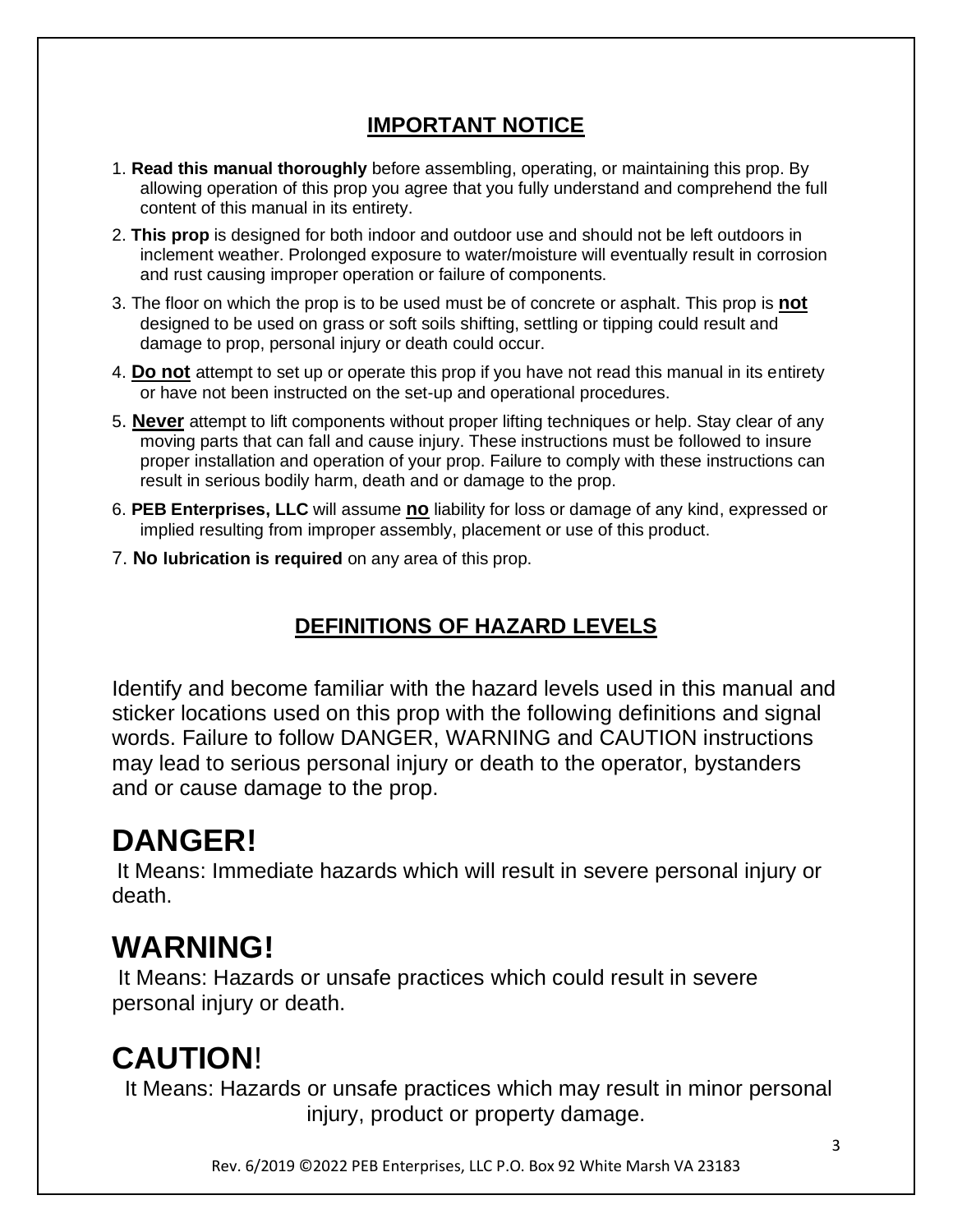#### **IMPORTANT SAFETY INSTRUCTIONS READ THESE SAFETY INSTRUCTIONS ENTIRELY!**

Do not attempt to set up or operate this prop if you have not read this manual in its entirety or have not been instructed on the set-up and operational procedures. Never attempt to lift heavy components without proper lifting techniques or help.

#### 1. **READ ALL INSTRUCTIONS.**

- 2. **READ AND UNDERSTAND** all safety warning procedures before operating prop.
- 3. **DANGER**! **To prevent injury a minimum of two people must be used** when tilting and moving the prop. We recommend that the prop be moved with suitable wheeled dolly.
- 4. **KEEP HAIR, LOOSE CLOTHING, FINGERS, AND ALL PARTS OF THE BODY AWAY FROM MOVING PARTS.**
- 5. **KEEP HANDS AND FEET CLEAR.** Remove hands and feet from any moving parts**. AVOID PINCH POINTS.**
- 6. **KEEP WORK AREA CLEAN.** Cluttered work areas invite injuries. Clean up wood scraps immediately after each personal use. Keep all tools not being used staged a safe distance away to prevent trip and fall incidents.
- 7. **CONSIDER WORK AREA ENVIRONMENT.** Do not expose equipment to rain. DO NOT use in damp or wet locations.

8. **ONLY TRAINED OPERATORS** should operate this prop. All non trained personnel should be kept away from work area. Never let non trained personnel come in contact, operate or assemble this prop unless supervised by a trained and qualified instructor.

- 9. **REMAIN CLEAR** of prop when in use. Anyone not actively involved in the use of the prop should stand clear of swinging and prying tools a minimum of 15 feet. This is also to avoid flying wood and metal from the prop or sparks from the K-12 or hand tools.
- 10. **DRESS PROPERLY.** Non skid steel toe footwear is recommended when operating the prop. **All PPE MUST** be properly worn when working on or around the prop just as you would on the fire ground. Base plate is slippery when wet, keep dry.

11. **ALWAYS WEAR SAFETY GLASSES.** Everyday eyeglasses only have impact resistant lenses. They are not safety glasses. Full eye or face shields are recommended when cutting, prying or striking is being performed. Follow all tool manufacturers' instructions when in use.

12. **MAINTAIN WITH CARE.** Keep prop clean for better and safe performance. Follow manual for any maintenance instructions. Keep all surfaces dry and clean and free from grease and oil.

13. **STAY ALERT.** Watch what you are doing. **Use common sense**. Be aware!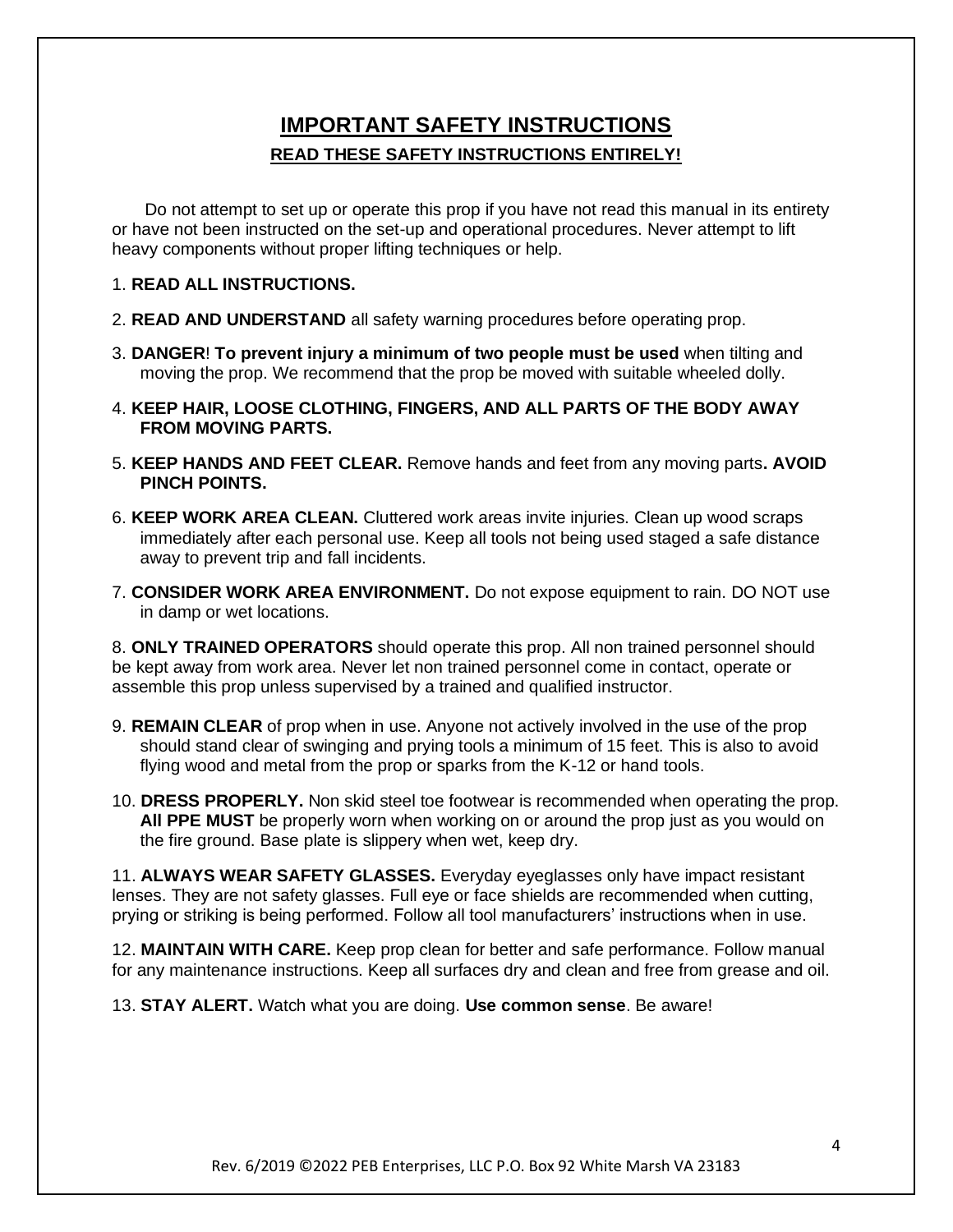#### **IMPORTANT SAFETY INSTRUCTIONS cont.**

- 14. **CHECK FOR DAMAGED PARTS.** Check for alignment of moving parts, breakage of parts or any condition that may affect its operation. Do not use prop if any component is broken or damaged.
- 15. **NEVER** remove safety related components or labels from the prop. Always have a copy of this user's manual readily available for all operators. Replaceable safety stickers are available by contacting the manufacturer at PEBenterprises.com

#### **OWNER / EMPLOYER RESPONSIBILITIES**

- Shall ensure that prop operators are qualified and that they are trained in the safe use and operation of this prop and that they have read viewed and comprehend all supplied materials and can operate this prop according to the manufacturer's instructions.
- Shall establish procedures to periodically inspect the prop in accordance with the manufacturer's instructions.
- Shall establish procedures to periodically maintain the prop in accordance with the manufacturer's instructions and the Employer Shall ensure that maintenance personnel are qualified and that they are adequately trained in the assembly and operation of this prop.
- Shall maintain the periodic inspection and maintenance records recommended by the manufacturer. See pages 7-8 of this manual.
- Shall display the prop manufacturer's operating instructions and shall not modify the prop in any manner. Any modifications performed shall immediately void the Warranty.

# **OPERATING INSTRUCTIONS**

#### **IMPORTANT NOTICE!**

The following operating instructions must be followed as outlined to prevent damage to the prop and or equipment. Failure to comply with these instructions can result in serious injury, death and void product warranty. Manufacturer will assume no liability for loss or damage of any kind, expressed or implied resulting from improper placement or use of this product.

## **BY PROCEEDING WITH THE OPERATION OF THIS PROP YOU AGREE THAT YOU FULLY UNDERSTAND AND COMPREHEND THE FULL CONTENTS OF THIS MANUAL.**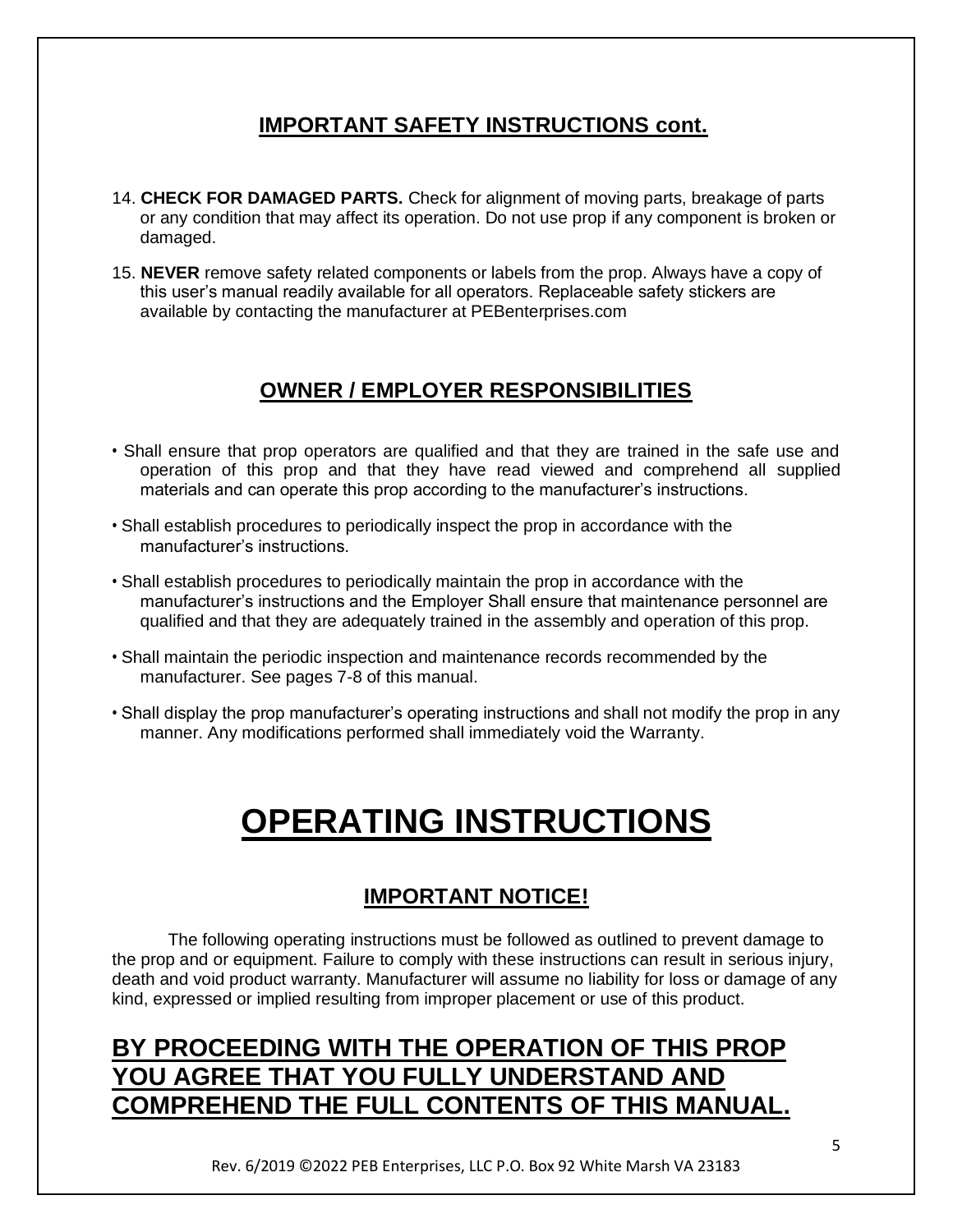## **Moving and Placing the Prop**

- 1. Find a *flat clean and level surface made of concrete or asphalt* to place the prop onto. To safely move the prop we recommend using a *minimum of 2 people* and a suitable wheeled dolly. We do not recommend the prop be carried by hand of any number of people.
- 2. Once the prop is on a suitable hard flat surface ensure that it does not have any movement to it. You may have to rotate or slide it around until it is level and no movement is felt. If a flat surface cannot be found it may be necessary to use thin wooden wedges/strips to level out the base. *DO NOT USE the prop if it is not level or has movement to it, tipping and personal injury could result.*

## **Using the K-12 Saw Tree**

3. When placing rebar into the receptacles *do not install pieces horizontally no longer than 24" long*. Longer pieces will create trip hazards and injuries to the face or head if someone were to walk by or rise up into it. The attachments will accept up to  $\frac{3}{4}$ " #6 rebar. Firmly tighten the retaining bolt with a  $\frac{3}{4}$ " box end wrench or ratchet with a  $\frac{3}{4}$ " socket. To save materials allow approx. 6" to stick through on the either side and cut short half to 3/4" pieces.

## **Using the Hinge/Flat Plate Cutting Attachment**

4. When cutting hinges or flat plates place the desired size hinge into the hinge attachment and allow the hinge to stick out the same distance as a hinge appears on a door, the same for flat plate and secure tightly the retaining bolts. By learning how to hold and control the K-12 saw it is possible to cut hinges and flat bar without cutting or contacting the face plates of the hinge attachment, thus prolonging the life of the attachment. The use of flat plate saves money and is just as realistic as hinges. The top 2 hinge cutting attachments can be adjusted from the lowest 2 holes to the height of 6' 8" commercial door or moved up to the top two holes to the height of a 7' commercial door.

## **Combination and Pad Lock Cutting**

5. The combination and pad lock cutting attachment can accept a wide range of locks. This attachment allows you to show students the many ways of cutting and braking different style locks with a K-12, bolt cutters or even the Haligan or Pro-Bars

#### **Using the Two Large Clamping Devices**

6. The 2 large clamping devices are supplied for securing larger size metal square stock or wood. Wooden 2 X 4 pieces can be secured and chainsaws used as well. As long as it fits and it can be secured safely it can be cut.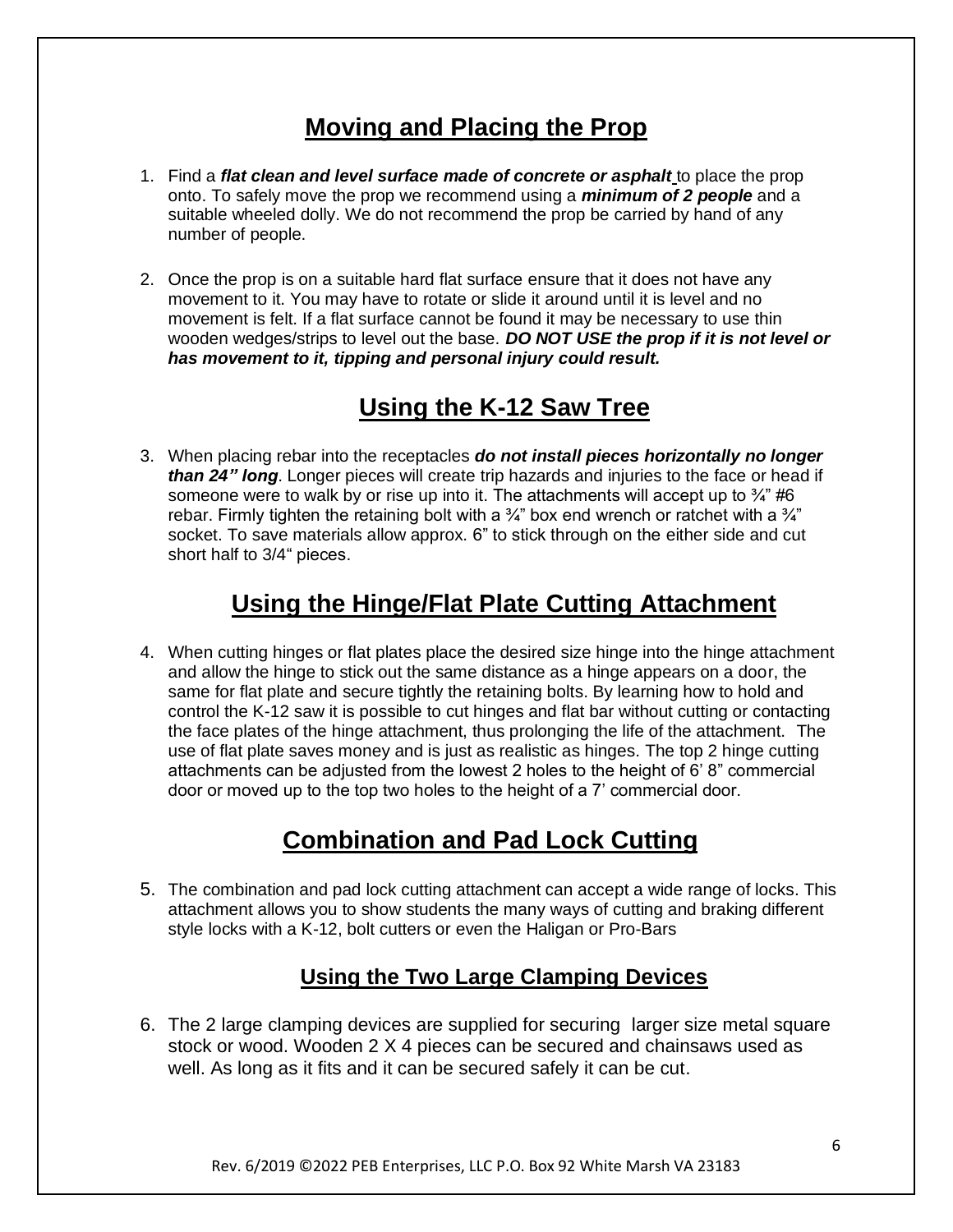#### **Warranty Information**

Your "Challenger" K-12 Training Saw Tree is proudly built in the USA and comes with a 1 year craftsmanship warranty (welds and operation). Because of the type of work practices you're "Challenger" K-12 Training Saw Tree is designed to endure. PEB Enterprises, LLC cannot warranty against physical damage to components that are not designed to be cut, struck or pried on such as but not limited to the threads, bolts, nuts, frame, base or the powder coat finish against chips and scratches. PEB Enterprises, LLC reserves the right to void the warranty against improper assembly, operation and modifications made without prior written consent from the manufacturer.

#### **CONSUMABLES**

Your "Challenger" K-12 Training Saw Tree uses several "consumables" that are the responsibility of the purchaser to continually provide to meet the training needs.

- 1. Rebar, sizes  $5/8$ " #5 or  $\frac{3}{4}$ " #6
- 2.  $4\frac{1}{2}$  commercial hinges or....
- 3.  $4\frac{1}{2}$ " x 3/16" x 16" flat plate (the cheaper alternative to simulate hinges)
- 4. Locks (keyed & combination.)

PEB Enterprises, LLC wants to thank you for your decision and purchase of our K-12 Training Saw Tree. We hope you will find this prop very useful and important to your department's constant training needs for many years to come. If at any time you have any questions, comments, need technical assistance or replaceable parts please contact us at 757-715-4334 or at [PEBenterprises.com](mailto:PEBenterpriseLLC@aol.com)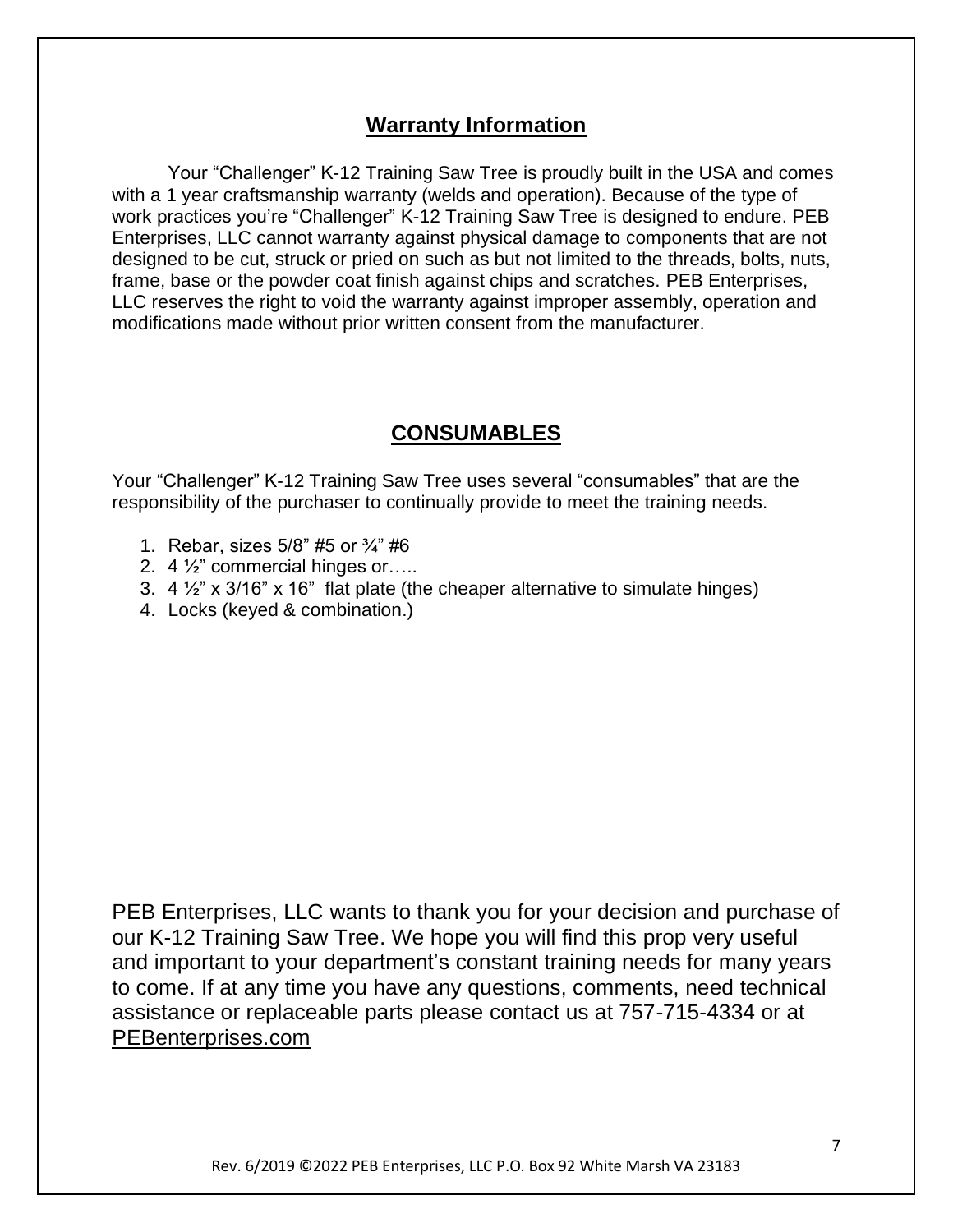#### **MAINTAINANCE AND REPAIR LOGS**

The owner/employer shall inspect the prop before each use for any broken/bent pieces, loose fasteners, damaged threads, missing or damaged safety components or labels, misaligned or out of adjustment parts that could jeopardize operator safety or damage to the prop.

The owner/employer should establish procedures to periodically maintain the prop in accordance with the manufacturer's instructions and shall ensure that maintenance personnel are qualified and that they are adequately trained in the assembly and operation of this prop.

Please use the following pages to record dates of the periodic inspections, maintenance, repairs made or notes on the following pages.

#### **MAINTAINANCE AND REPAIR LOGS**